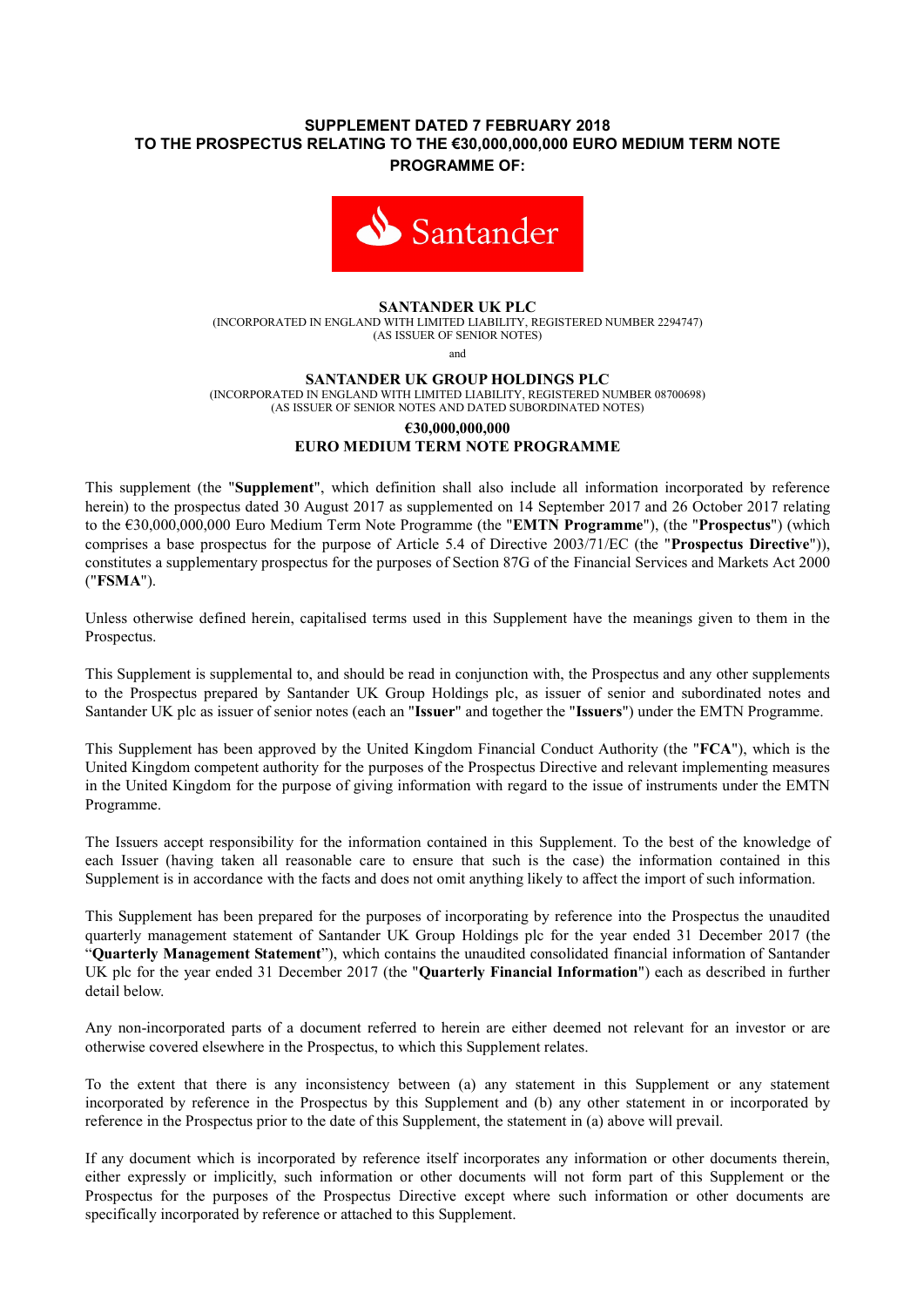Any information in the documents incorporated by reference which is not incorporated in and does not form part of this Supplement is not relevant for investors or is contained elsewhere in the Prospectus to which this Supplement relates.

Save as disclosed in this Supplement and the Prospectus, no significant new factor, material mistake or inaccuracy relating to information included in the Prospectus has arisen or been noted, as the case may be, since the publication of the Prospectus.

In circumstances where Sections  $87Q(4) - (6)$  of the FSMA apply, investors who have agreed to purchase or subscribe for securities before this Supplement is published have the right, exercisable before the end of the period of two working days beginning with the working day after the date on which this Supplement was published, to withdraw their acceptances by sending a written notice of withdrawal (which must include the full name and address of the person or entity wishing to exercise such statutory withdrawal right and identify the transferable securities to which that statutory withdrawal right relates) by electronic mail to treasurylegal@santander.co.uk.

## PUBLICATION OF QUARTERLY MANAGEMENT STATEMENT

The Quarterly Management Statement, which contains the Quarterly Financial Information of Santander UK plc, is hereby incorporated in, and forms part of, the Prospectus.

A copy of the Quarterly Management Statement has been submitted to the National Storage Mechanism (available for viewing at: http://www.morningstar.co.uk/uk/NSM).

The relevant sections of the Quarterly Management Statement listed above are also available for viewing at: http://www.santander.co.uk/uk/about-santander-uk/investor-relations/santander-uk-plc/.

## **GLOSSARY**

The following terms from the glossary of financial services industry terms as used in the Quarterly Management Statement are incorporated in, and form part of the Prospectus:

| 11213 World                    | 11213 World is the marketing name to describe customers that hold a 11213 Current Account,<br>11213 Lite Current Account, Select Current Account, Private Current Account, 11213 Student<br>/ Graduate / Post-Graduate Current Account, 1I2I3 Mini Current Account or 1I2I3 Credit<br>Card. Customers in 11213 World have access to a range of products with preferential rates<br>and / or special deals such as cashback. |
|--------------------------------|-----------------------------------------------------------------------------------------------------------------------------------------------------------------------------------------------------------------------------------------------------------------------------------------------------------------------------------------------------------------------------------------------------------------------------|
| Arrears                        | Customers are said to be in arrears when they are behind in fulfilling their obligations with<br>the result that an outstanding loan is unpaid or overdue. Such a customer is also said to be in<br>a state of delinquency. When a customer is in arrears, his entire outstanding balance is said to<br>be delinquent, meaning that delinquent balances are the total outstanding loans on which<br>payments are overdue.   |
| <b>Asset Backed Securities</b> |                                                                                                                                                                                                                                                                                                                                                                                                                             |
| (ABS)                          | Securities that represent an interest in an underlying pool of referenced assets. The<br>referenced pool can comprise any assets which attract a set of associated cash flows but are<br>commonly pools of residential or commercial mortgages but could also include leases, credit<br>card receivables, motor vehicles or student loans.                                                                                  |
| UK Bank Levy                   | The government levy that applies to certain UK banks, UK building societies and the UK<br>operations of foreign banks from 1 January 2011. The levy is payable based on a percentage<br>of the chargeable equity and liabilities of the bank at the balance sheet date.                                                                                                                                                     |
| <b>Banking NIM</b>             | Banking net interest margin. Net interest income divided by average customer assets.                                                                                                                                                                                                                                                                                                                                        |
| <b>Basel III</b>               | In December 2010, the Basel Committee on Banking Supervision issued the Basel III rules<br>text, which presents the details of strengthened global regulatory standards on bank capital<br>adequacy and liquidity. The standards were implemented in the EU in January 2014.                                                                                                                                                |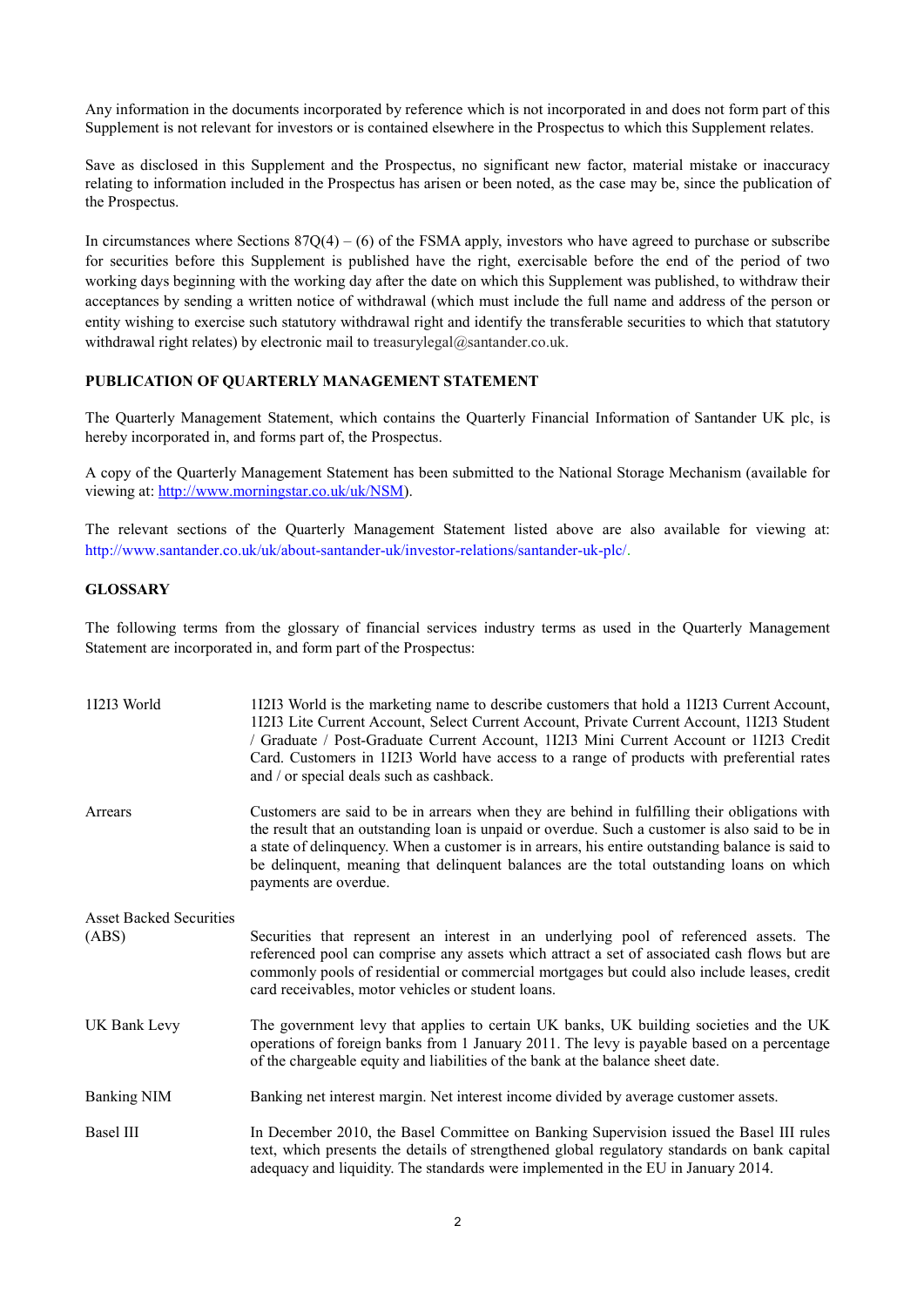| Basis point                            | One hundredth of a per cent (i.e. $0.01\%$ ), so 100 basis points is 1%. Used in quoting<br>movements in interest rates or yields on securities.                                                                                                                                                                                                                                                                                                                                                                                                                    |
|----------------------------------------|---------------------------------------------------------------------------------------------------------------------------------------------------------------------------------------------------------------------------------------------------------------------------------------------------------------------------------------------------------------------------------------------------------------------------------------------------------------------------------------------------------------------------------------------------------------------|
| <b>Business Banking</b>                | Division, managed under Retail Banking, serving enterprises with a turnover of up to £6.5m<br>per annum.                                                                                                                                                                                                                                                                                                                                                                                                                                                            |
| Colleague engagement                   | Colleague engagement is measured on annual basis in the Group Engagement Survey (GES),<br>conducted by Korn Ferry for Banco Santander. Results are benchmarked against other firms<br>in the UK financial sector and other high performing firms.                                                                                                                                                                                                                                                                                                                   |
| Commercial Paper                       | An unsecured promissory note issued to finance short-term credit needs. It specifies the face<br>amount paid to investors on the maturity date. Commercial paper can be issued as an<br>unsecured obligation of Santander UK and is usually issued for periods ranging from one<br>week up to nine months. However, the depth and reliability of some CP markets means that<br>issuers can repeatedly roll over CP issuance and effectively achieve longer term funding. CP<br>can be issued in a range of denominations and can be discounted or interest-bearing. |
| Commercial Real Estate<br>(CRE)        | Lending to UK customers, primarily on tenanted property assets, with a focus on the office,<br>retail, industrial and residential sectors.                                                                                                                                                                                                                                                                                                                                                                                                                          |
| Common Equity Tier 1<br>(CET1) capital | The called-up share capital and eligible reserves less deductions calculated in accordance<br>with the CRD IV implementation rules as per the PRA Policy Statement PS7/13. CET1<br>capital ratio is CET1 capital as a percentage of risk-weighted assets.                                                                                                                                                                                                                                                                                                           |
| CET1 capital ratio                     | CET1 capital as a percentage of risk weighted assets.                                                                                                                                                                                                                                                                                                                                                                                                                                                                                                               |
| Contractual maturity                   | The final payment date of a loan or other financial instrument, at which point all the<br>remaining outstanding principal will be repaid and interest is due to be paid.                                                                                                                                                                                                                                                                                                                                                                                            |
| Corporate customer<br>satisfaction     | Measured by the Charterhouse UK Business Banking Survey, an ongoing telephone based<br>survey designed to monitor usage and attitude of UK businesses towards banks. 17,000<br>structured telephone interviews are conducted each year among businesses of all sizes from<br>new start-ups to large corporates with annual sales of £1bn.                                                                                                                                                                                                                           |
| Corporates                             | The sum of enterprises served by our Business Banking, Commercial Banking and Global<br>Corporate Banking divisions.                                                                                                                                                                                                                                                                                                                                                                                                                                                |
| Cost-to-income ratio                   | Total operating expenses as a percentage of total income.                                                                                                                                                                                                                                                                                                                                                                                                                                                                                                           |
| Coverage ratio                         | Impairment loss allowances as a percentage of total non-performing loans and advances. See<br>non-performing loans and advances tables in the Risk review for industry specific definitions<br>of individual products.                                                                                                                                                                                                                                                                                                                                              |
| Covered bonds                          | Debt securities backed by a portfolio of mortgages that is segregated from the issuer's other<br>assets solely for the benefit of the holders of the covered bonds. The Santander UK group                                                                                                                                                                                                                                                                                                                                                                          |
| Credit Default Swap<br>(CDS)           | issues covered bonds as part of its funding activities.<br>A credit derivative contract where the protection seller receives premium or interest-related<br>payments in return for contracting to make payments to the protection buyer in the event of a<br>defined credit event. Credit events normally include bankruptcy, payment default on a<br>reference asset or assets, or downgrades by a rating agency.                                                                                                                                                  |
| Credit spread                          | The yield spread between securities with the same coupon rate and maturity structure but<br>with different associated credit risks, with the yield spread rising as the credit rating worsens.<br>It is the premium over the benchmark or risk-free rate required by the market to accept a<br>lower credit quality.                                                                                                                                                                                                                                                |
| Credit Valuation<br>Adjustment (CVA)   | Adjustments to the fair values of derivative assets to reflect the creditworthiness of the<br>counterparty.                                                                                                                                                                                                                                                                                                                                                                                                                                                         |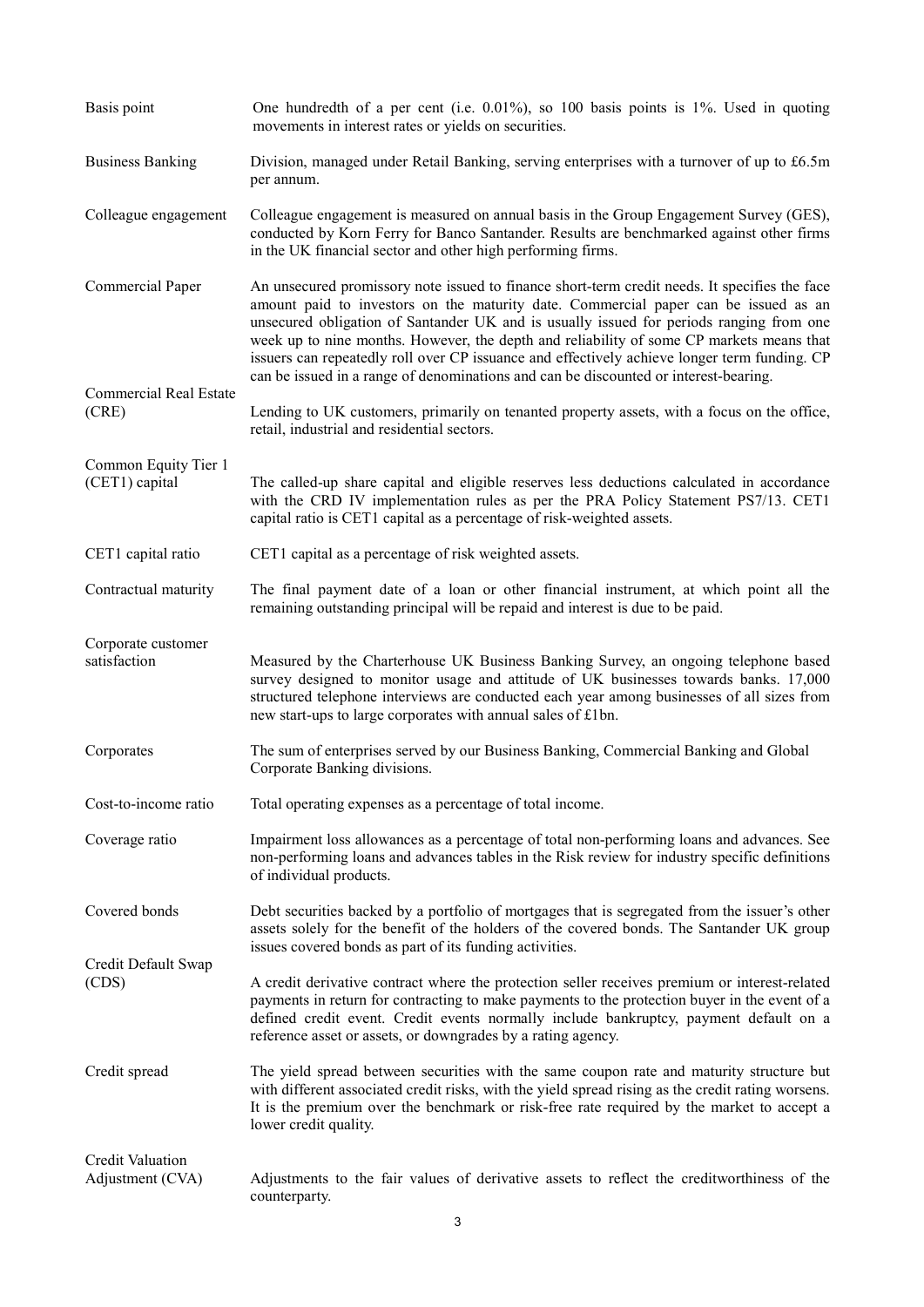| <b>Capital Requirements</b><br>Directive IV (CRD IV)         | An EU legislative package covering prudential rules for banks, building societies and<br>investment firms.                                                                                                                                                                                                                                                                                                                                                                                                                                                                                                               |
|--------------------------------------------------------------|--------------------------------------------------------------------------------------------------------------------------------------------------------------------------------------------------------------------------------------------------------------------------------------------------------------------------------------------------------------------------------------------------------------------------------------------------------------------------------------------------------------------------------------------------------------------------------------------------------------------------|
| Currency swap                                                | An arrangement in which two parties exchange specific principal amounts of different<br>currencies at inception and subsequently interest payments on the principal amounts. Often,<br>one party will pay a fixed interest rate, while the other will pay a floating exchange rate<br>(though there are also fixed-fixed and floating-floating arrangements). At the maturity of the<br>swap, the principal amounts are usually re-exchanged.                                                                                                                                                                            |
| <b>Current Account Switch</b><br>Service (CASS)<br>guarantee | On 16 September 2013, Bacs (previously Payments Council) launched CASS. The service is<br>free-to-use for consumers, small charities, small businesses and small trusts, and is designed<br>to make switching current accounts from one bank or building society to another, simpler,<br>reliable and hassle-free, thus removing customers' perceived barriers to switching. The new<br>service is backed by a customer guarantee and aims to increase competition in the high<br>street, support the entry of new banks in the current account marketplace and give customers<br>greater choice if they want to switch. |
| Customer loans /<br>customer deposits                        | Money lent to or deposited by all individuals and companies that are not credit institutions.<br>Such funds are predominantly recorded as assets and liabilities in the balance sheet under<br>Loans and advances to customers and Deposits by customers, respectively.                                                                                                                                                                                                                                                                                                                                                  |
| Customer funding gap                                         | Customer loans less customer deposits.                                                                                                                                                                                                                                                                                                                                                                                                                                                                                                                                                                                   |
| Customer satisfaction                                        | See 'Corporate customer satisfaction' and 'Retail customer satisfaction'.                                                                                                                                                                                                                                                                                                                                                                                                                                                                                                                                                |
| Debt restructuring                                           | This occurs when the terms and provisions of outstanding debt agreements are changed. This<br>is often done in order to improve cash flow and the ability of the borrower to repay the debt.<br>It can involve altering the repayment schedule as well as reducing the debt or interest<br>charged on the loan.                                                                                                                                                                                                                                                                                                          |
| Debt securities                                              | Transferable instruments creating or acknowledging indebtedness. They include debentures,<br>bonds, certificates of deposit, notes and commercial paper. The holder of a debt security is<br>typically entitled to the payment of principal and interest, together with other contractual<br>rights under the terms of the issue, such as the right to receive certain information. Debt<br>securities are generally issued for a fixed term and redeemable by the issuer at the end of<br>that term. Debt securities can be secured or unsecured.                                                                       |
| Debt securities in issue                                     | Transferable certificates of indebtedness of the Santander UK group to the bearer of the<br>certificates. These are liabilities of the Santander UK group and include commercial paper,<br>certificates of deposit, bonds and medium-term notes.                                                                                                                                                                                                                                                                                                                                                                         |
| Defined benefit<br>obligation                                | The present value of expected future payments required to settle the obligations of a defined<br>benefit plan resulting from employee service.                                                                                                                                                                                                                                                                                                                                                                                                                                                                           |
| Defined benefit plan                                         | A pension plan that defines an amount of pension benefit to be provided, usually as a<br>function of one or more factors such as age, years of service or compensation. The<br>employer's obligation can be more or less than its contributions to the fund.                                                                                                                                                                                                                                                                                                                                                             |
| Defined contribution<br>plan                                 | A pension plan under which the Santander UK group pays fixed contributions as they fall<br>due into a separate entity (a fund) and will have no legal or constructive obligations to pay<br>further contributions, i.e. the employer's obligation is limited to its contributions to the fund.                                                                                                                                                                                                                                                                                                                           |
| Delinquency                                                  | See 'Arrears'.                                                                                                                                                                                                                                                                                                                                                                                                                                                                                                                                                                                                           |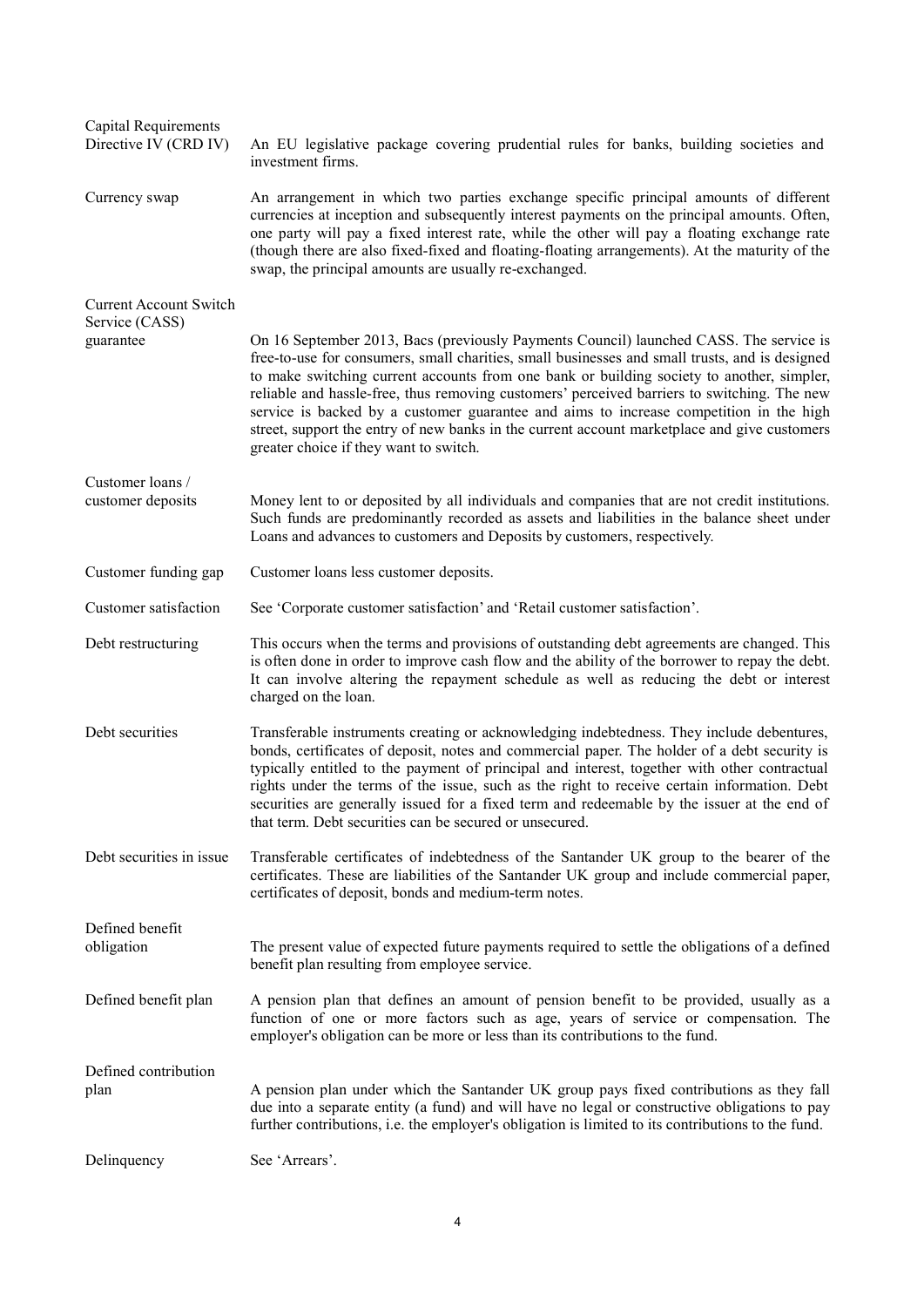| Deposits by banks                    | Money deposited by banks and other credit institutions. They include money-market<br>deposits, securities sold under repurchase agreements, and other short-term deposits. Such<br>funds are recorded as liabilities in the Santander UK group's balance sheet under Deposits by<br>Banks, Trading Liabilities or Financial Liabilities designated at Fair Value.                                                                                                                                                                   |
|--------------------------------------|-------------------------------------------------------------------------------------------------------------------------------------------------------------------------------------------------------------------------------------------------------------------------------------------------------------------------------------------------------------------------------------------------------------------------------------------------------------------------------------------------------------------------------------|
| Derivative                           | A contract or agreement whose value changes with changes in an underlying index such as<br>interest rates, foreign exchange rates, share prices or indices and which requires no initial<br>investment or an initial investment that is smaller than would be required for other types of<br>contracts with a similar response to market factors. The principal types of derivatives are:<br>swaps, forwards, futures and options.                                                                                                  |
| Digital customers                    | Digital customers reflect the number of customers who have logged onto Retail or Business<br>online banking or mobile app at least once in the month.                                                                                                                                                                                                                                                                                                                                                                               |
| Distributable items                  | Equivalent to distributable profits under the Companies Act 2006.                                                                                                                                                                                                                                                                                                                                                                                                                                                                   |
| Dividend payout ratio                | Equity dividend declared as a percentage of earnings attributable to ordinary shareholders<br>(profit after tax less payment of dividend on equity accounted instruments and non-<br>controlling interests).                                                                                                                                                                                                                                                                                                                        |
| Economic capital                     | An internal measure of the minimum equity and preference capital required for the Santander<br>UK group to maintain its credit rating based upon its risk profile.                                                                                                                                                                                                                                                                                                                                                                  |
| <b>Expected</b> loss                 | The Santander UK group measure of anticipated loss for exposures captured under an<br>internal ratings-based credit risk approach for capital adequacy calculations. It is measured<br>as the Santander UK group-modelled view of anticipated loss based on Probability of<br>Default, Loss Given Default and Exposure at Default, with a one-year time horizon.                                                                                                                                                                    |
| Exposure                             | The maximum loss that a financial institution might suffer if a borrower, counterparty or<br>group fails to meet their obligations or assets and off-balance sheet positions have to be<br>realised.                                                                                                                                                                                                                                                                                                                                |
| Exposure at default<br>(EAD)         | The estimation of the extent to which the Santander UK group may be exposed to a customer<br>or counterparty in the event of, and at the time of, that counterparty's default. At default, the<br>customer may not have drawn the loan fully or may already have repaid some of the<br>principal, so that exposure is typically less than the approved loan limit.                                                                                                                                                                  |
| Fair value adjustment                | An adjustment to the fair value of a financial instrument which is determined using a<br>valuation technique (level 2 and level 3) to include additional factors that would be<br>considered by a market participant that are not incorporated within the valuation model.                                                                                                                                                                                                                                                          |
| Financial Conduct<br>Authority (FCA) | The UK's statutory fund of last resort for customers of authorised financial services firms,<br>established under the Financial Services and Markets Act (FSMA) 2000. The FSCS can pay<br>compensation to customers if a UK PRA authorised firm is unable, or likely to be unable, to<br>pay claims against it (for instance, an authorised bank is unable to pay claims by depositors).<br>The FSCS is funded by levies on firms authorised by the PRA, including Santander UK plc<br>and other members of the Santander UK group. |
| <b>Financial Services</b>            |                                                                                                                                                                                                                                                                                                                                                                                                                                                                                                                                     |
| Compensation<br>Scheme (FSCS)        | The UK's statutory fund of last resort for customers of authorised financial services firms,<br>established under the Financial Services and Markets Act (FSMA) 2000. The FSCS can pay<br>compensation to customers if a UK PRA authorised firm is unable, or likely to be unable, to<br>pay claims against it (for instance, an authorised bank is unable to pay claims by depositors).<br>The FSCS is funded by levies on firms authorised by the PRA, including Santander UK plc<br>and other members of the Santander UK group. |
| First / Second Charge                | First charge (also known as first lien): debt that places its holder first in line to collect<br>compensation from the sale of the underlying collateral in the event of a default on the loan.<br>Second charge (also known as second lien): debt that is issued against the same collateral as                                                                                                                                                                                                                                    |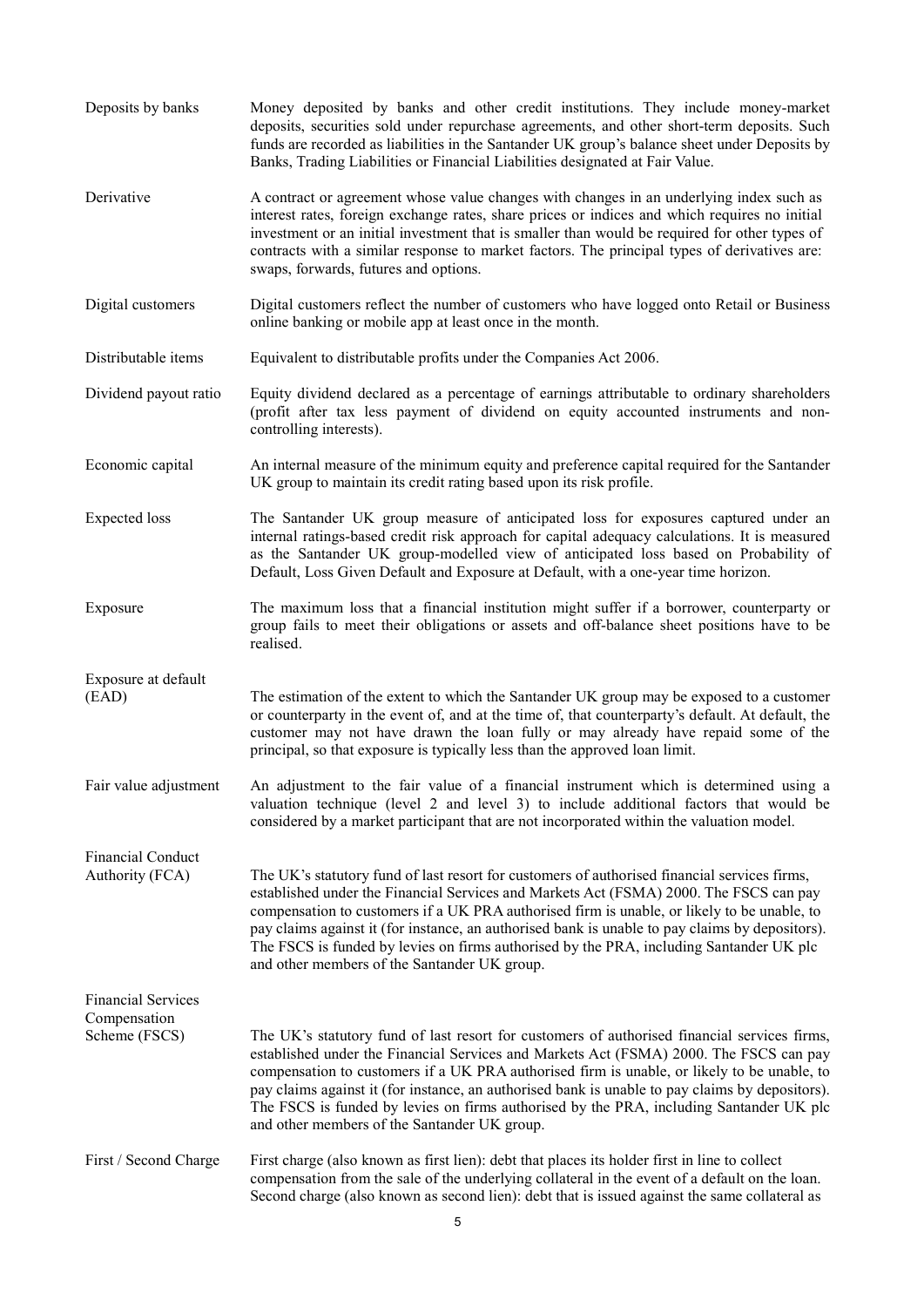|                                                        | a higher charge debt but that is subordinate to it. In the case of default, compensation for this<br>debt will only be received after the first charge has been repaid and thus represents a riskier<br>investment than the first charge.                                                                                                                                                                                                                                                                                                             |
|--------------------------------------------------------|-------------------------------------------------------------------------------------------------------------------------------------------------------------------------------------------------------------------------------------------------------------------------------------------------------------------------------------------------------------------------------------------------------------------------------------------------------------------------------------------------------------------------------------------------------|
| Follow-on Rate (FoR)                                   | A mortgage product that tracks and is directly linked to the Bank of England base rate.                                                                                                                                                                                                                                                                                                                                                                                                                                                               |
| Forbearance                                            | Forbearance takes place when a concession is made on the contractual terms of a loan in<br>response to an obligor's financial difficulties.                                                                                                                                                                                                                                                                                                                                                                                                           |
| Full time equivalent                                   | Full time equivalent employee units are the on-job hours paid for employee services divided<br>by the number of ordinary-time hours normally paid for a full-time staff member when on<br>the job (or contract employee where applicable).                                                                                                                                                                                                                                                                                                            |
| Funded / unfunded                                      | Exposures where the notional amount of the transaction is either funded or unfunded.<br>Represents exposures where a commitment to provide future funding has been made and the<br>funds have been released / not released.                                                                                                                                                                                                                                                                                                                           |
| Funding for Lending<br>Scheme (FLS)                    | A scheme designed by the Bank of England and HM Treasury to incentivise banks and<br>building societies to boost their lending to UK households and non-financial companies. It<br>aims to do this by providing funding to banks and building societies for an extended period,<br>with both the price and quantity of funding provided linked to their performance in lending<br>to the UK non-financial sector.                                                                                                                                     |
| Home loan<br>(Residential mortgage)                    | A loan to purchase a residential property which is then used as collateral to guarantee<br>repayment of the loan. The borrower gives the lender a lien against the property and the<br>lender can foreclose on the property if the borrower does not repay the loan per the agreed<br>terms. Also known as a residential mortgage.                                                                                                                                                                                                                    |
| Impaired loans                                         | Loans where the Santander UK group does not expect to collect all the contractual cash<br>flows or to collect them when they are contractually due.                                                                                                                                                                                                                                                                                                                                                                                                   |
| Impairment loss<br>allowance                           |                                                                                                                                                                                                                                                                                                                                                                                                                                                                                                                                                       |
| (Loan loss allowance)                                  | An impairment loss allowance held on the balance sheet as a result of the raising of a charge<br>against profit for the incurred loss in the lending book. An impairment loss allowance may<br>be either identified or unidentified and individual or collective.                                                                                                                                                                                                                                                                                     |
| Impairment losses                                      | The raising of a charge against profit for the incurred loss inherent in the lending book<br>following an impairment review. For financial assets carried at amortised cost, impairment<br>losses are recognised in the income statement and the carrying amount of the financial asset<br>or group of financial assets is reduced by establishing an allowance for impairment losses.<br>For available-for- sale financial assets, the cumulative loss including impairment losses is<br>removed from equity and recognised in the income statement. |
| Individually assessed loan                             |                                                                                                                                                                                                                                                                                                                                                                                                                                                                                                                                                       |
| impairment provisions                                  | Impairment is measured individually for assets that are individually significant. For these<br>assets, the Santander UK group measures the amount of the impairment loss as the<br>difference between the carrying amount of the asset or group of assets and the present value<br>of the estimated future cash flows from the asset or group of assets discounted at the original<br>effective interest rate of the asset                                                                                                                            |
| Internal Capital Adequacy<br><b>Assessment Process</b> |                                                                                                                                                                                                                                                                                                                                                                                                                                                                                                                                                       |
| (ICAAP)                                                | The Santander UK group's own assessment of its regulatory capital requirements, as part of<br>CRD IV. It takes into account the regulatory and commercial environment in which the<br>Santander UK group operates, the Santander UK group's Risk Appetite, the management<br>strategy for each of the Santander UK group's material risks and the impact of appropriate<br>adverse scenarios and stresses on the Santander UK group's capital requirements.                                                                                           |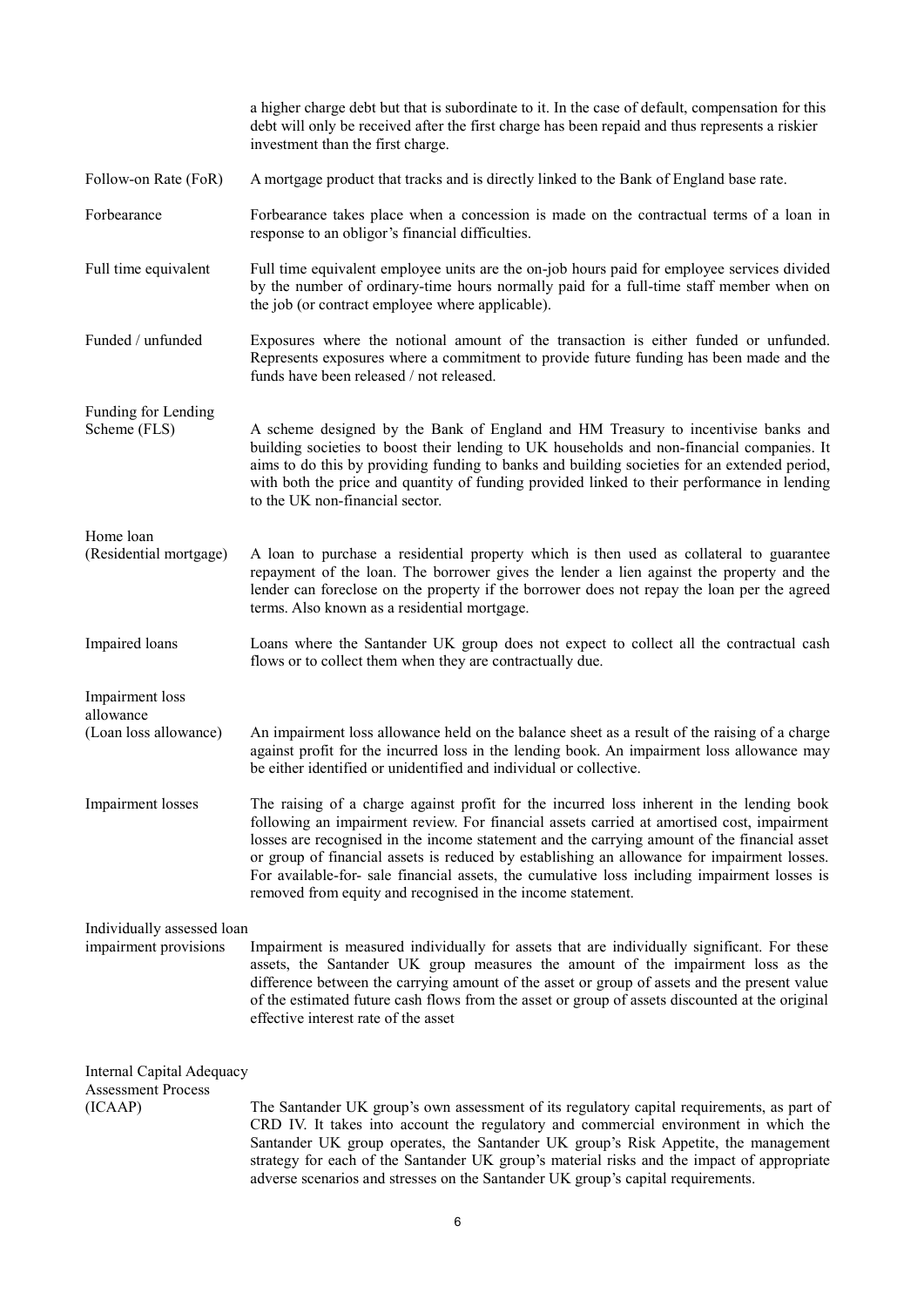| Internal Liquidity<br>Adequacy<br>Assessment                            |                                                                                                                                                                                                                                                                                                                                                                                                                                                                                                                                                                                     |
|-------------------------------------------------------------------------|-------------------------------------------------------------------------------------------------------------------------------------------------------------------------------------------------------------------------------------------------------------------------------------------------------------------------------------------------------------------------------------------------------------------------------------------------------------------------------------------------------------------------------------------------------------------------------------|
| Process (ILAAP)                                                         | The Santander UK group's own assessment of the prudent level of liquidity that is consistent<br>with the Santander UK group's LRA. It documents and demonstrates the Santander UK<br>group's overall liquidity adequacy - an appropriate level of liquid resources, a prudent<br>funding profile and comprehensive management and control of liquidity and funding risks.                                                                                                                                                                                                           |
| Internal ratings-based<br>approach (IRB)                                | The Santander UK group's method, under the CRD IV framework, for calculating credit risk<br>capital requirements using the Santander UK group's internal Probability of Default models<br>but with supervisory estimates of Loss Given Default and conversion factors for the<br>calculation of Exposure at Default.                                                                                                                                                                                                                                                                |
| Investment grade                                                        | A debt security, treasury bill or similar instrument with a credit rating measured by external<br>agencies of AAA to BBB.                                                                                                                                                                                                                                                                                                                                                                                                                                                           |
| ISDA Master agreement                                                   | Standardised contract developed by ISDA (International Swaps and Derivatives Association)<br>used as an umbrella under which bilateral derivatives contracts are entered into.                                                                                                                                                                                                                                                                                                                                                                                                      |
| Lending to corporates                                                   | The sum of our Business banking, Commercial Banking and Global Corporate Banking<br>loan balances.                                                                                                                                                                                                                                                                                                                                                                                                                                                                                  |
| Level 1                                                                 | The fair value of these financial instruments is based on unadjusted quoted prices for<br>identical assets or liabilities in an active market that the Santander UK group has the ability<br>to access at the measurement date.                                                                                                                                                                                                                                                                                                                                                     |
| Level 2                                                                 | The fair value of these financial instruments is based on quoted prices in markets that are not<br>active or quoted prices for similar assets or liabilities, recent market transactions, inputs<br>other than quoted market prices for the asset or liability that are observable either directly or<br>indirectly for substantially the full term, and inputs to valuation techniques that are derived<br>principally from or corroborated by observable market data through correlation or other<br>statistical means for substantially the full term of the asset or liability. |
| Level 3                                                                 | The fair value of these financial instruments is based on inputs to the pricing or valuation<br>techniques that are significant to the overall fair value measurement of the asset or liability<br>are unobservable.                                                                                                                                                                                                                                                                                                                                                                |
| Liquid assets coverage<br>of wholesale funding<br>of less than one year | LCR eligible liquidity pool divided by wholesale funding with a residual maturity of less<br>than one year.                                                                                                                                                                                                                                                                                                                                                                                                                                                                         |
| <b>Liquidity Coverage</b><br>Ratio (LCR)                                | The LCR is intended to ensure that a bank maintains an adequate level of unencumbered,<br>high quality liquid assets which can be used to offset the net cash outflows the bank could<br>encounter under a short-term significant liquidity stress scenario.                                                                                                                                                                                                                                                                                                                        |
| LCR eligible liquidity<br>pool                                          | Assets eligible for inclusion in the LCR as high quality liquid assets. The LCR eligible<br>liquidity pool also covers both Pillar 1 and Pillar 2 risks.                                                                                                                                                                                                                                                                                                                                                                                                                            |
| Loan loss rate                                                          | Defined as a rolling twelve months impairment charge on loans and advances divided by<br>average loans and advances.                                                                                                                                                                                                                                                                                                                                                                                                                                                                |
| Loan-to-deposit ratio<br>(LDR)                                          | LDR is calculated as loans and advances to customers (excluding reverse repos) divided by<br>deposits by customers (excluding repos).                                                                                                                                                                                                                                                                                                                                                                                                                                               |
|                                                                         | Loan to value ratio (LTV) The amount of a first mortgage charge as a percentage of the total appraised value of real                                                                                                                                                                                                                                                                                                                                                                                                                                                                |

7

property. The LTV ratio is used in determining the appropriate level of risk for the loan and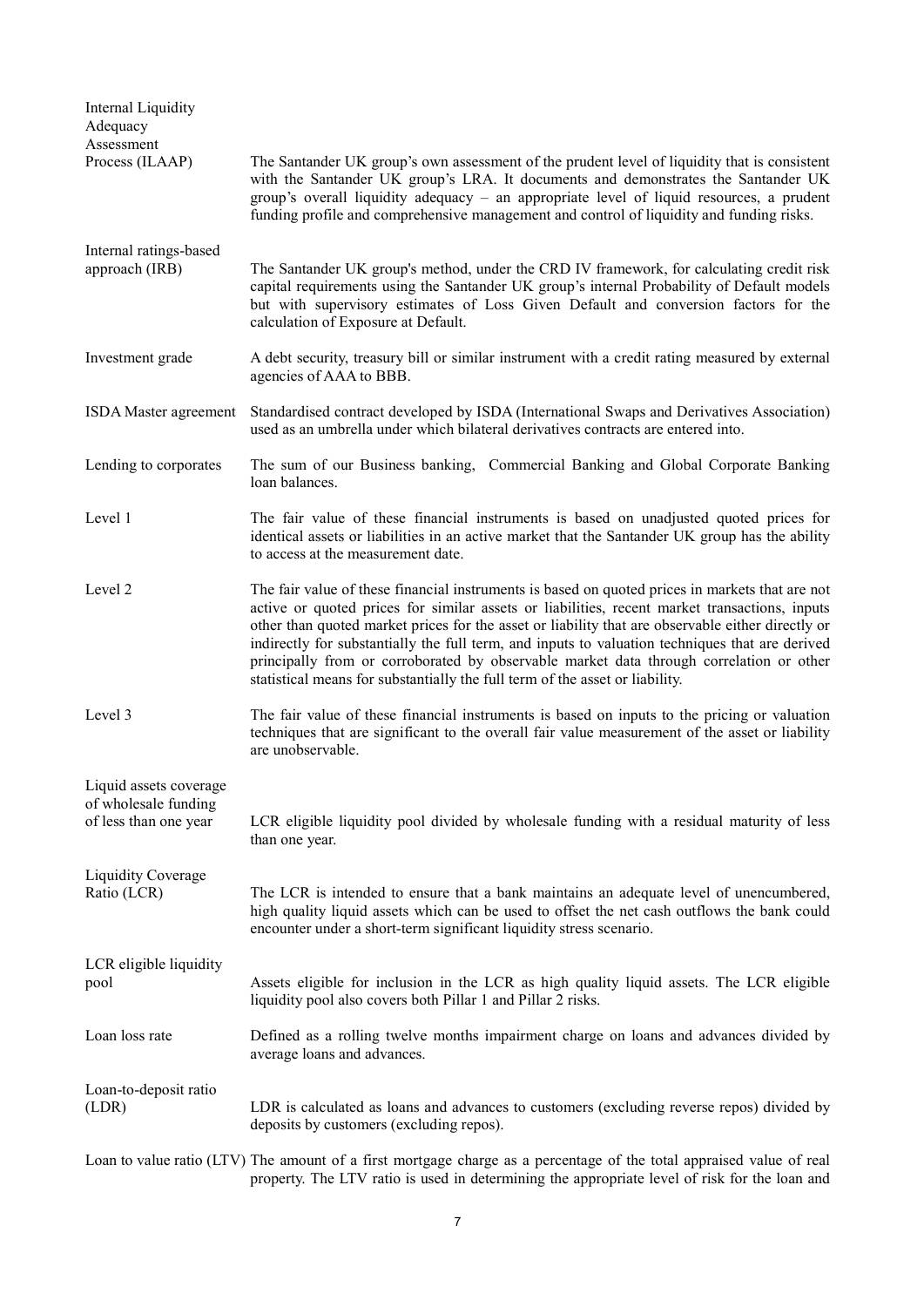|                                     | therefore the price of the loan to the borrower. LTV ratios may be expressed in a number of<br>ways, including origination LTV and indexed LTV.                                                                                                                                                                                                                                                                                                                                                                                                                                                                            |
|-------------------------------------|----------------------------------------------------------------------------------------------------------------------------------------------------------------------------------------------------------------------------------------------------------------------------------------------------------------------------------------------------------------------------------------------------------------------------------------------------------------------------------------------------------------------------------------------------------------------------------------------------------------------------|
| Loss Given Default<br>(LGD)         | The fraction of Exposure at Default that will not be recovered following default. LGD<br>comprises the actual loss (the part that is not recovered), together with the economic costs<br>associated with the recovery process.                                                                                                                                                                                                                                                                                                                                                                                             |
| Loyal retail customers              | Primary banking current account customers who hold an additional product.                                                                                                                                                                                                                                                                                                                                                                                                                                                                                                                                                  |
| Loyal SME and corporate             |                                                                                                                                                                                                                                                                                                                                                                                                                                                                                                                                                                                                                            |
| customers                           | Santander Business Banking customers, managed under Retail Banking, who have three<br>month average Credit Turnover of at least £1,000 across their Banking accounts. Corporate<br>customers, who have at least three products and, for those in the trade business, must also<br>have a current account with a minimum activity threshold specific to their customer segment.                                                                                                                                                                                                                                             |
|                                     | Master netting agreement An industry standard agreement which facilitates netting of transactions (such as financial<br>assets and liabilities including derivatives) in jurisdictions where netting agreements are<br>recognised and have legal force. The netting arrangements do not generally result in an<br>offset of balance sheet assets and liabilities for accounting purposes, as transactions are<br>usually settled on a gross basis.                                                                                                                                                                         |
| Medium-Term Funding<br>(MTF)        | Shown at a sterling equivalent value. Consists of senior debt issuance, asset-backed issuance<br>(including securitisation and covered bond issuance) and structured issuance (including firm<br>financing repurchase agreements). MTF excludes any collateral received from the Bank of<br>England's Funding for Lending Scheme (FLS) or Term Funding Scheme (TFS).                                                                                                                                                                                                                                                       |
| Medium-Term Notes<br>(MTNs)         | Corporate notes (or debt securities) continuously offered by a company to investors through<br>a dealer. Investors can choose from differing maturities, ranging from nine months to 30<br>years. They can be issued on a fixed or floating coupon basis or with an exotic coupon; with<br>a fixed maturity date (non-callable) or with embedded call or put options or early repayment<br>triggers. MTNs are most generally issued as senior, unsecured debt.                                                                                                                                                             |
| Mortgages                           | Refers to residential retail mortgages only and excludes social housing and<br>commercial mortgage assets.                                                                                                                                                                                                                                                                                                                                                                                                                                                                                                                 |
| Mortgage-Backed<br>Securities (MBS) | Securities that represent interests in groups of mortgages, which may be on residential or<br>commercial properties. Investors in these securities have the right to cash received from<br>future mortgage payments (interest and / or principal). When the MBS references mortgages<br>with different risk profiles, the MBS is classified according to the highest risk class.                                                                                                                                                                                                                                           |
| Mortgage retention                  | The proportion of customers with a maturing mortgage that remain with Santander. Applied<br>to mortgages four months post maturity and is calculated as a twelve-month average of<br>retention rates.                                                                                                                                                                                                                                                                                                                                                                                                                      |
| n.m.                                | Not meaningful when the change is above 100%.                                                                                                                                                                                                                                                                                                                                                                                                                                                                                                                                                                              |
| Net fee and commission              |                                                                                                                                                                                                                                                                                                                                                                                                                                                                                                                                                                                                                            |
| <i>n</i> come                       | Fee and commission income minus other fees paid that are not an integral part of the<br>effective interest rate. For retail and corporate products, fee and commission income consists<br>principally of collection services fees, commission on foreign currencies, commission and<br>other fees received from retailers for processing credit card transactions, fees received from<br>other credit card issuers for providing cash advances for their customers through the<br>Santander UK group's branch and ATM networks, annual fees payable by credit card holders<br>and fees for non-banking financial products. |
| Net interest income                 | The difference between interest received on assets and interest paid on liabilities.                                                                                                                                                                                                                                                                                                                                                                                                                                                                                                                                       |
| Net Interest Margin<br>(NIM)        | Net interest income as a percentage of average interest-earning assets.                                                                                                                                                                                                                                                                                                                                                                                                                                                                                                                                                    |
|                                     |                                                                                                                                                                                                                                                                                                                                                                                                                                                                                                                                                                                                                            |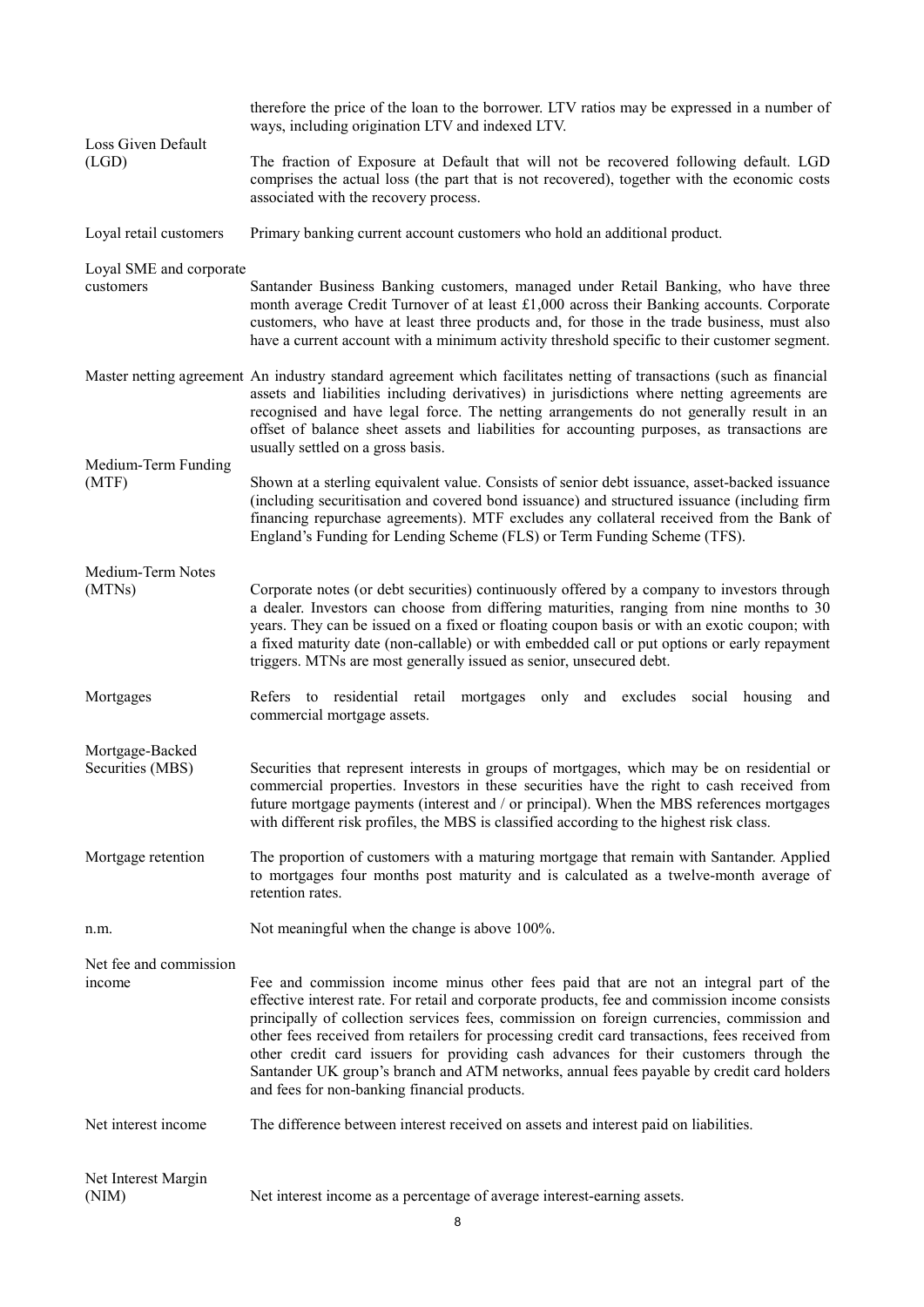| Net Stable Funding Ratio              |                                                                                                                                                                                                                                                                                                                                                                                                                                                                                  |
|---------------------------------------|----------------------------------------------------------------------------------------------------------------------------------------------------------------------------------------------------------------------------------------------------------------------------------------------------------------------------------------------------------------------------------------------------------------------------------------------------------------------------------|
| (NSFR)                                | The ratio of available stable funding resources to stable funding requirements over a one<br>year time horizon, assuming a stressed scenario. The Basel III rules require this ratio to be<br>over 100%.                                                                                                                                                                                                                                                                         |
| Non-performing loans<br>(NPLs)        | Loans and advances are classified as non-performing typically when the counterparty fails<br>to make payments when contractually due for three months or longer, although there can be<br>additional qualifying criteria depending upon the business segment and product. For<br>additional information on the definition of NPLs, see 'Santander UK Group Level - Credit<br>risk management – risk measurement and control' in the Risk review section of the Annual<br>Report. |
| NPL ratio                             | NPLs as a percentage of loans and advances to customers.                                                                                                                                                                                                                                                                                                                                                                                                                         |
| Other retail products                 | Other Retail products include Cater Allen, cahoot and crown dependencies (Jersey branch<br>and Isle of Man).                                                                                                                                                                                                                                                                                                                                                                     |
| Over the counter (OTC)<br>derivatives | Contracts that are traded (and privately negotiated) directly between two parties, without<br>going through an exchange or other intermediary. They offer flexibility because, unlike<br>standardised exchange-traded products, they can be tailored to fit specific needs.                                                                                                                                                                                                      |
| Own credit                            | The effect of the Santander UK group's own credit standing on the fair value of financial<br>liabilities.                                                                                                                                                                                                                                                                                                                                                                        |
| Past due                              | A financial asset such as a loan is past due when the counterparty has failed to make a<br>payment when contractually due.                                                                                                                                                                                                                                                                                                                                                       |
| People Supported                      | People supported through our charity partnerships and leading Explorer, Transformer and<br>Changemaker programmes. Employee volunteer activities are organised through our flagship<br>Discovery Project programme, the Santander Foundation and Santander Universities.                                                                                                                                                                                                         |
| Pillar <sub>2</sub>                   | The part of the CRD IV Accord which sets out the process by which a bank should review its<br>overall capital adequacy and the processes under which the supervisors evaluate how well<br>financial institutions are assessing their risks and take appropriate actions in response to the<br>assessments.                                                                                                                                                                       |
| Pillar 3                              | The part of the CRD IV Accord which sets out the disclosure requirements for firms to<br>publish details of their risks, capital and risk management. The aims are greater transparency<br>and strengthening market discipline.                                                                                                                                                                                                                                                  |
| Potential problem loans               | Loans other than non-accrual loans, accruing loans which are contractually overdue 90 days<br>or more as to principal or interest and troubled debt restructurings where known information<br>about possible credit problems of the borrower causes management to have serious doubts<br>about the borrower's ability to meet the loan's repayment terms.                                                                                                                        |
| Primary banking<br>customers          | Adult Banking Customers who have a three month average credit turnover of at least £500<br>and set up a minimum of two Direct Debits (one paid out in the last three months) or at least<br>one Standing Order (paid out in the last three months). Student Banking Customers who<br>have a twelve month average credit turnover of at least £500 and as a minimum three active<br>Debit Card transactions in the last month.                                                    |
| Prime / prime mortgage<br>loans       | A US description for mortgages granted to the most creditworthy category of borrowers.                                                                                                                                                                                                                                                                                                                                                                                           |
| Private customers                     | Customers who have investments or savings of over $£500,000$ or a gross annual income in<br>excess of $£250,000$ .                                                                                                                                                                                                                                                                                                                                                               |
| Private equity<br>Investments         | Equity holdings in operating companies not quoted on a public exchange.                                                                                                                                                                                                                                                                                                                                                                                                          |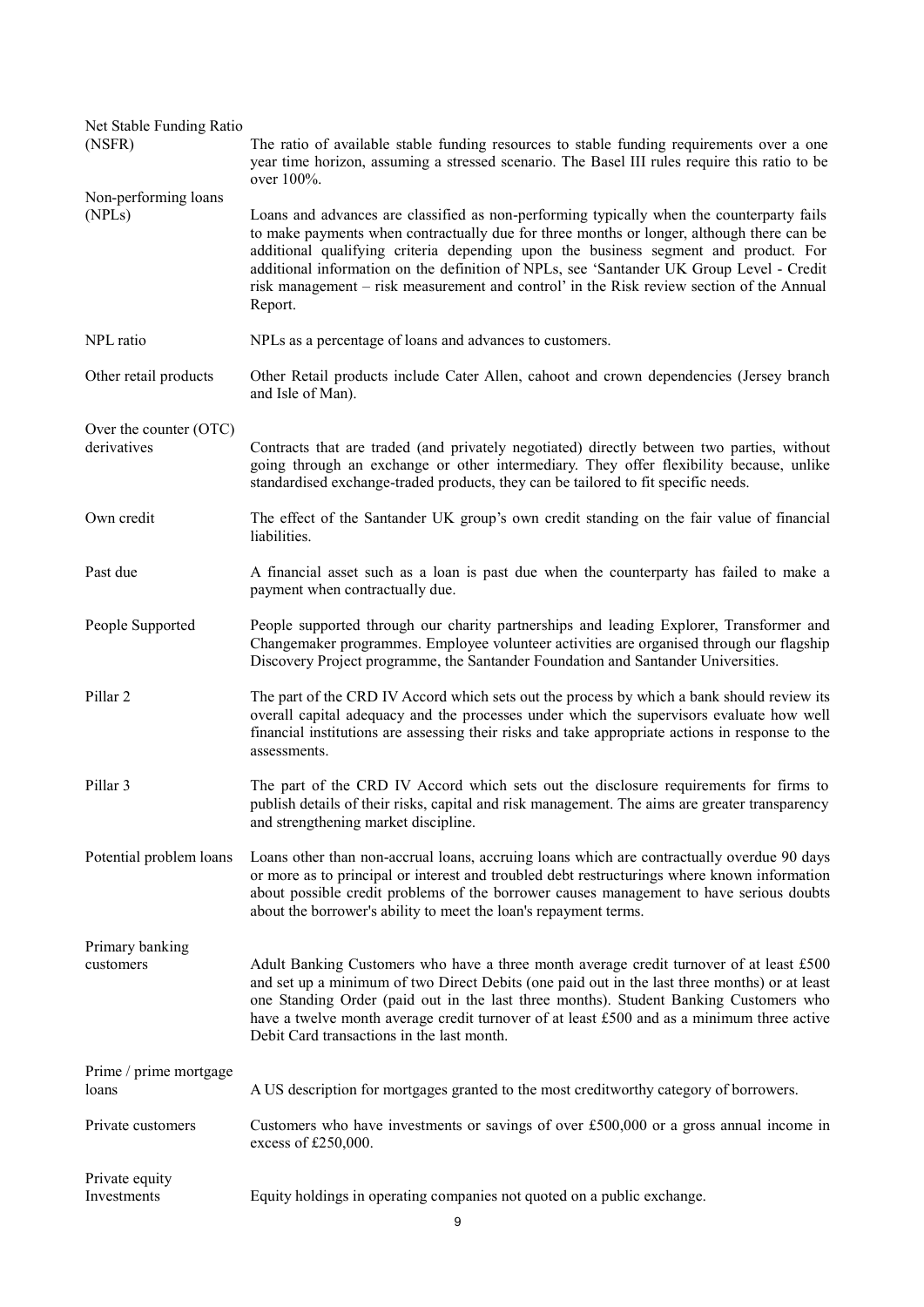| UK leverage ratio                               | CRD IV end-point Tier 1 capital divided by exposures as defined by the European<br>Commission Delegated Regulation 2015/62 of ctober 2014. In July 2016, the definition was<br>amended to exclude from the calculation for total exposure those assets held against central<br>banks that are matched by deposits in the same currency and of equal or longer maturity.                                                                                                                                                     |
|-------------------------------------------------|-----------------------------------------------------------------------------------------------------------------------------------------------------------------------------------------------------------------------------------------------------------------------------------------------------------------------------------------------------------------------------------------------------------------------------------------------------------------------------------------------------------------------------|
| <b>Prudential Regulation</b><br>Authority (PRA) | The UK financial services regulator formed as one of the successors to the FSA. The PRA is<br>part of the Bank of England and is responsible for the prudential regulation and supervision<br>of banks, building societies, credit unions, insurers and major investment firms. It sets<br>standards and supervises financial institutions at the level of the individual firm.                                                                                                                                             |
| Regulatory capital                              | The amount of capital that the Santander UK group holds, determined in accordance with<br>rules established by the UK PRA for the consolidated Santander UK group and by local<br>regulators for individual Santander UK group companies.                                                                                                                                                                                                                                                                                   |
| Repurchase agreement<br>(Repo)                  | In a sale and repurchase agreement one party, the seller, sells a financial asset to another<br>party, the buyer, under commitments to reacquire the asset at a later date. The buyer at the<br>same time agrees to resell the asset at the same later date. From the seller's perspective such<br>agreements are securities sold under repurchase agreements (repos) and from the buyer's<br>securities purchased under commitments to resell (reverse repos).                                                             |
| Residential Mortgage                            |                                                                                                                                                                                                                                                                                                                                                                                                                                                                                                                             |
| -Backed<br>Securities (RMBS)                    | Securities that represent interests in a group of residential mortgages. Investors in these<br>securities have the right to cash received from future mortgage payments (interest and / or<br>principal).                                                                                                                                                                                                                                                                                                                   |
| Retail customer                                 |                                                                                                                                                                                                                                                                                                                                                                                                                                                                                                                             |
| satisfaction                                    | Measured through the Financial Research Survey (FRS), a monthly personal finance survey<br>of around 5,000 consumers prepared by the independent market research agency, GfK. The<br>'Overall Satisfaction' score refers to proportion of extremely and very satisfied customers<br>across mortgages, savings, main current accounts, home insurance, UPLs and credit cards,<br>based on a weighting of those products calculated to reflect the average product distribution<br>across Santander UK and competitor brands. |
| Retail deposit spread                           | Retail Banking customer deposit spreads against the relevant swap rate or LIBOR. Retail<br>Banking customer deposits include savings and bank accounts for personal and business<br>banking customers.                                                                                                                                                                                                                                                                                                                      |
| Retail IRB approach                             | The Santander UK group's internal method of calculating credit risk capital requirements for<br>its key retail portfolios. The FSA approved the Santander UK group's application of the<br>Retail IRB approach to the Santander UK group's credit portfolios with effect from 1<br>January 2008.                                                                                                                                                                                                                            |
| Retail loans                                    | Loans to individuals rather than institutions, including residential mortgage lending and<br>banking and consumer credit.                                                                                                                                                                                                                                                                                                                                                                                                   |
| Return on average                               |                                                                                                                                                                                                                                                                                                                                                                                                                                                                                                                             |
| tangible                                        |                                                                                                                                                                                                                                                                                                                                                                                                                                                                                                                             |
| equity (RoTE)                                   | The profit after tax attributable to equity holders of the parent, divided by average<br>shareholders' equity less non-controlling interests, other equity instruments and average<br>goodwill and other intangible assets.                                                                                                                                                                                                                                                                                                 |
| Risk Appetite                                   | The level of risk (types and quantum) that the Santander UK group is willing to accept (or<br>not accept) to safeguard the interests of shareholders whilst achieving business objectives.                                                                                                                                                                                                                                                                                                                                  |
|                                                 |                                                                                                                                                                                                                                                                                                                                                                                                                                                                                                                             |
| Risk-weighted assets<br>(RWA)                   | A measure of a bank's assets adjusted for their associated risks. Risk weightings are<br>established in accordance with the Basel Capital Accord as implemented by the PRA.                                                                                                                                                                                                                                                                                                                                                 |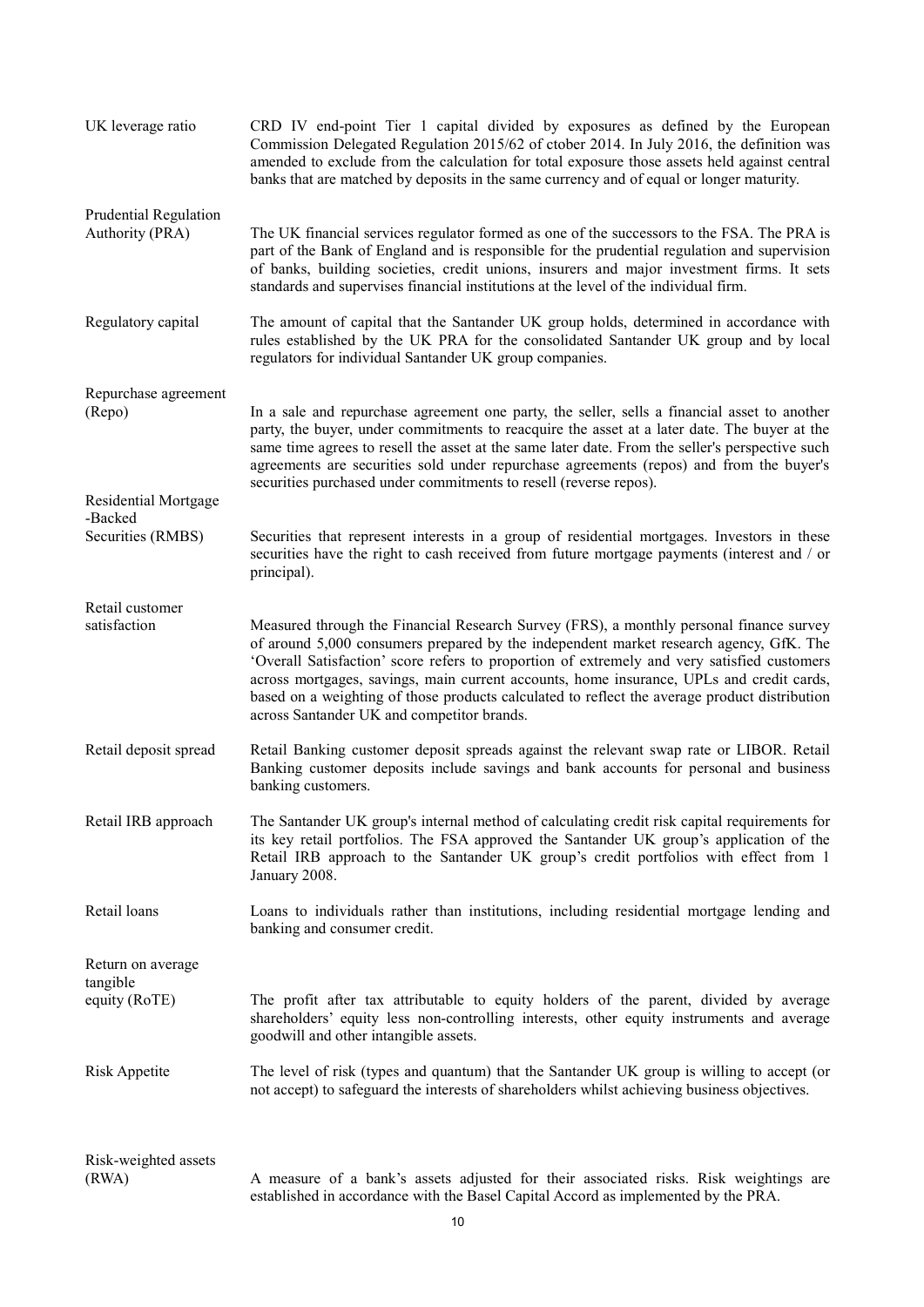- Santander UK Refers to Santander UK Group Holdings plc and its subsidiaries. Securitisation A process by which a group of assets, usually loans, are aggregated into a pool, which is used to back the issuance of new securities. A company sells assets to a structured entity which then issues securities backed by the assets, based on their value. This allows the credit
	- quality of the assets to be separated from the credit rating of the original company and transfers risk to external investors. Assets used in securitisations include mortgages to create mortgage-backed securities. Santander UK has established securitisation structures as part of its funding and capital management activities.

Select customers Customers who have a Select Current Account and pay their main income of at least £5,000 per month into their Select Current Account or keep £75,000 in any Santander investment(s), savings or current account.

Sovereign exposures Exposures to local and central governments, and government guaranteed counterparties.

- Standardised approach In relation to credit risk, a method for calculating credit risk capital requirements under CRD IV, using External Credit Assessment Institutions ratings and supervisory risk weights. The Standardised approach is less risk-sensitive than IRB (see 'IRB' above). In relation to operational risk, a method of calculating the operational capital requirement under CRD IV, by the application of a supervisory defined percentage charge to the gross income of eight specified business lines.
- Stress testing Stress testing is a management tool that facilitates a forward looking perspective on risk management, strategic planning, capital, and liquidity and funding planning.
- Structured entity An entity that has been designed so that voting or similar rights are not the dominant factor in deciding who controls the entity, such as when any voting rights relate to administrative tasks only and the relevant activities are directed by means of contractual arrangements.
- Structured finance/notes A structured note is an instrument which pays a return linked to the value or level of a specified asset or index and sometimes offers capital protection if the value declines. Structured notes can be linked to a range of underlying assets, including equities, interest rates, funds, commodities and foreign currency.
- Subordinated liabilities Liabilities which, in the event of insolvency or liquidation of the issuer, are subordinated to the claims of depositors and other creditors of the issuer.
- Sub-prime Loans to borrowers typically having weakened credit histories that include payment delinquencies and potentially more severe problems such as court judgements and bankruptcies. They may also display reduced repayment capacity as measured by credit scores, high debt-to-income ratios, or other criteria indicating heightened risk of default.
- Supranational An international organisation where member states transcend national boundaries or interests to share in decision-making and vote on issues relating to the organisation's geographical focus.
- SVR Standard Variable Rate for mortgages.
- Tier 1 capital A measure of a bank's financial strength defined by the PRA. It captures Core Tier 1 capital plus other Tier 1 securities in issue, but is subject to a deduction in respect of material holdings in financial companies.
- Tier 1 capital ratio The ratio expresses Tier 1 capital as a percentage of risk weighted assets.
- Tier 2 capital Defined by the PRA. Broadly, it includes qualifying subordinated debt and other Tier 2 securities in issue, eligible collective impairment allowances, unrealised available for sale equity gains and revaluation reserves. It is subject to deductions relating to the excess of expected loss over regulatory impairment allowance, securitisation positions and material holdings in financial companies.